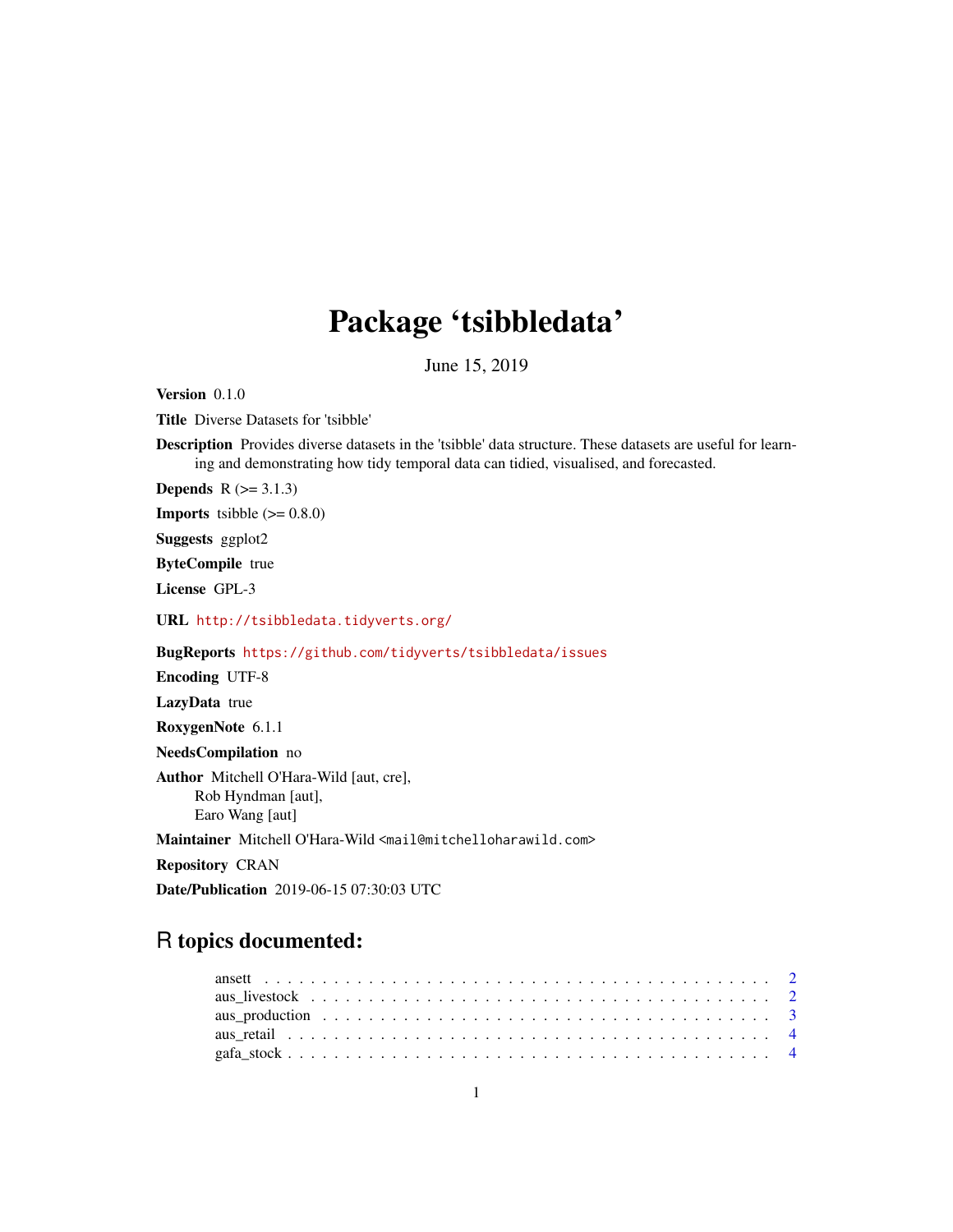# <span id="page-1-0"></span>2 aus\_livestock

ansett *Passenger numbers on Ansett airline flights*

#### Description

The data features a major pilots' industrial dispute which results in some weeks having zero passengers. There were also at least two changes in the definitions of passenger classes.

# Format

Time series of class tsibble

#### Details

ansett is a weekly tsibble with one value:

Passengers: Total air passengers travelling with Ansett

Each series is uniquely identified using two keys:

Airports: The airports that passengers are travelling between (both directions) Class: The class of the ticket.

# Source

Ansett Airlines (which no longer exists).

aus\_livestock *Australian livestock slaughter*

# Description

Meat production in Australia for human consumption from Q3 1965 to Q4 2018.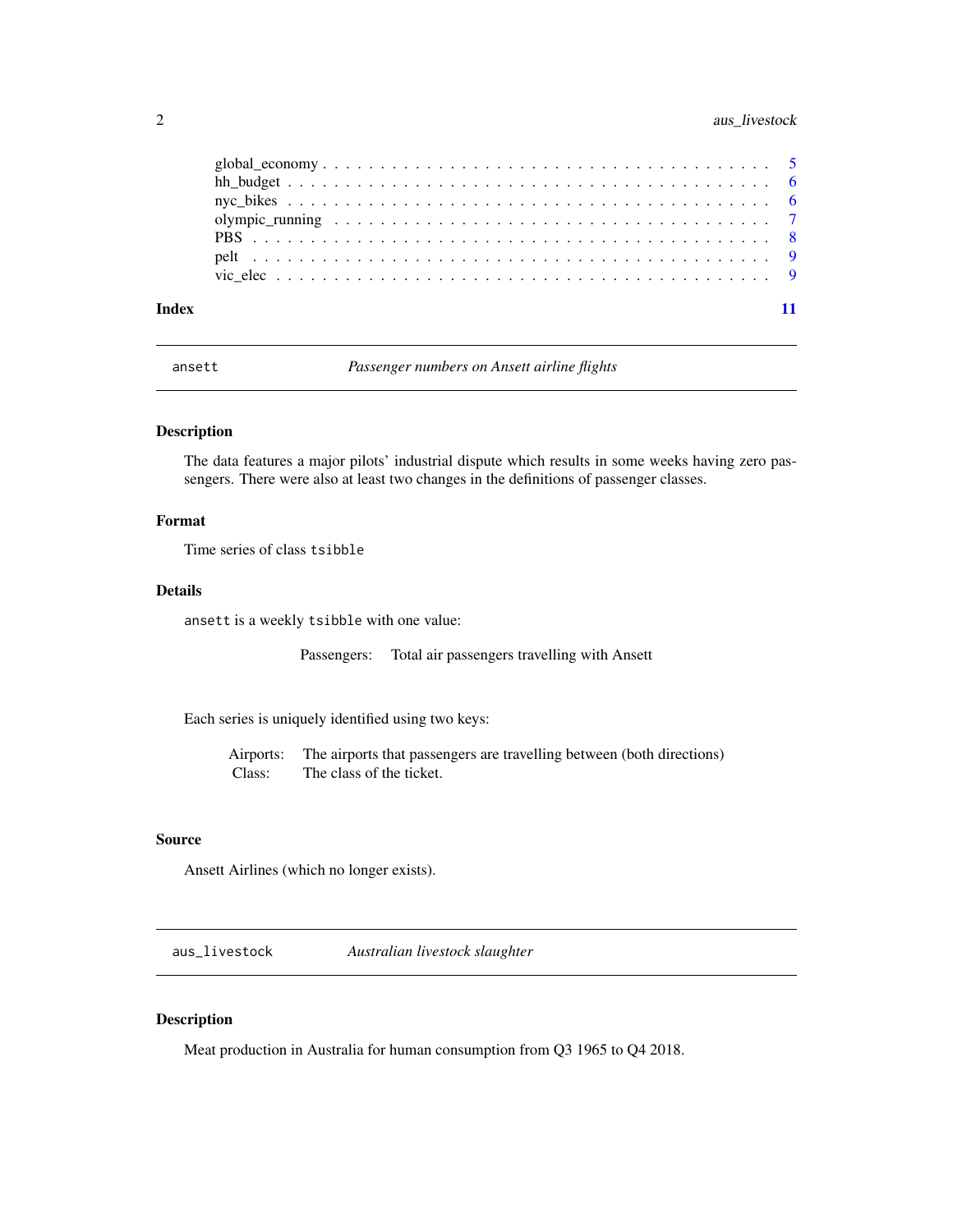<span id="page-2-0"></span>aus\_production 3

# Format

Time series of class tsibble

#### Details

aus\_livestock is an quarterly tsibble with one value:

Count: Number of animals slaughtered.

Each series is uniquely identified by one key:

Animal: The animal slaughtered.

#### Source

Australian Bureau of Statistics, catalogue number 7218.0.55.001 tables 1 to 6.

aus\_production *Quarterly production of selected commodities in Australia.*

# Description

Quarterly estimates of selected indicators of manufacturing production in Australia.

# Format

Time series of class tsibble.

# Details

aus\_production is a half-hourly tsibble with six values:

| Beer:        | Beer production in megalitres.                     |
|--------------|----------------------------------------------------|
| Tobacco:     | Tobacco and cigarette production in tonnes.        |
| Bricks:      | Clay brick production in millions of bricks.       |
| Cement:      | Portland cement production in thousands of tonnes. |
| Electricity: | Electricity production in gigawatt hours.          |
| Gas:         | Gas production in petajoules.                      |

#### Source

Australian Bureau of Statistics, catalogue number 8301.0.55.001 table 1.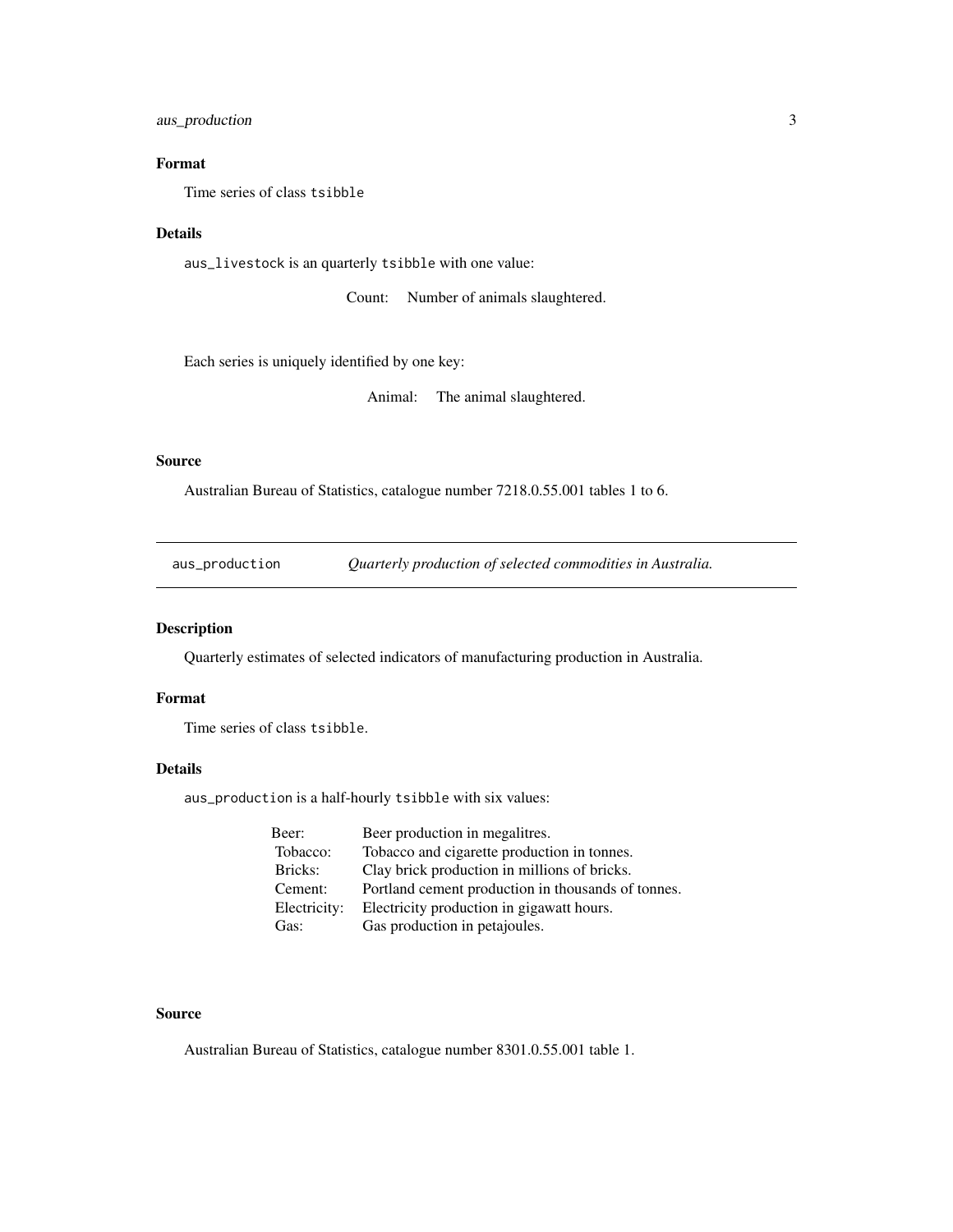# <span id="page-3-0"></span>Examples

aus\_production

aus\_retail *Australian retail trade turnover*

## Description

aus\_retail is a monthly tsibble with one value:

Turnover: Retail turnover in \$Million AUD

#### Format

Time series of class tsibble

#### Details

Each series is uniquely identified using two keys:

State: The Australian state (or territory) Industry: The industry of retail trade

#### Source

Australian Bureau of Statistics, catalogue number 8501.0, table 11.

gafa\_stock *GAFA stock prices*

# Description

Historical stock prices from 2014-2018 for Google, Amazon, Facebook and Apple. All prices are in \$USD.

### Format

Time series of class tsibble

#### Details

gafa\_stock is a tsibble containing data on irregular trading days: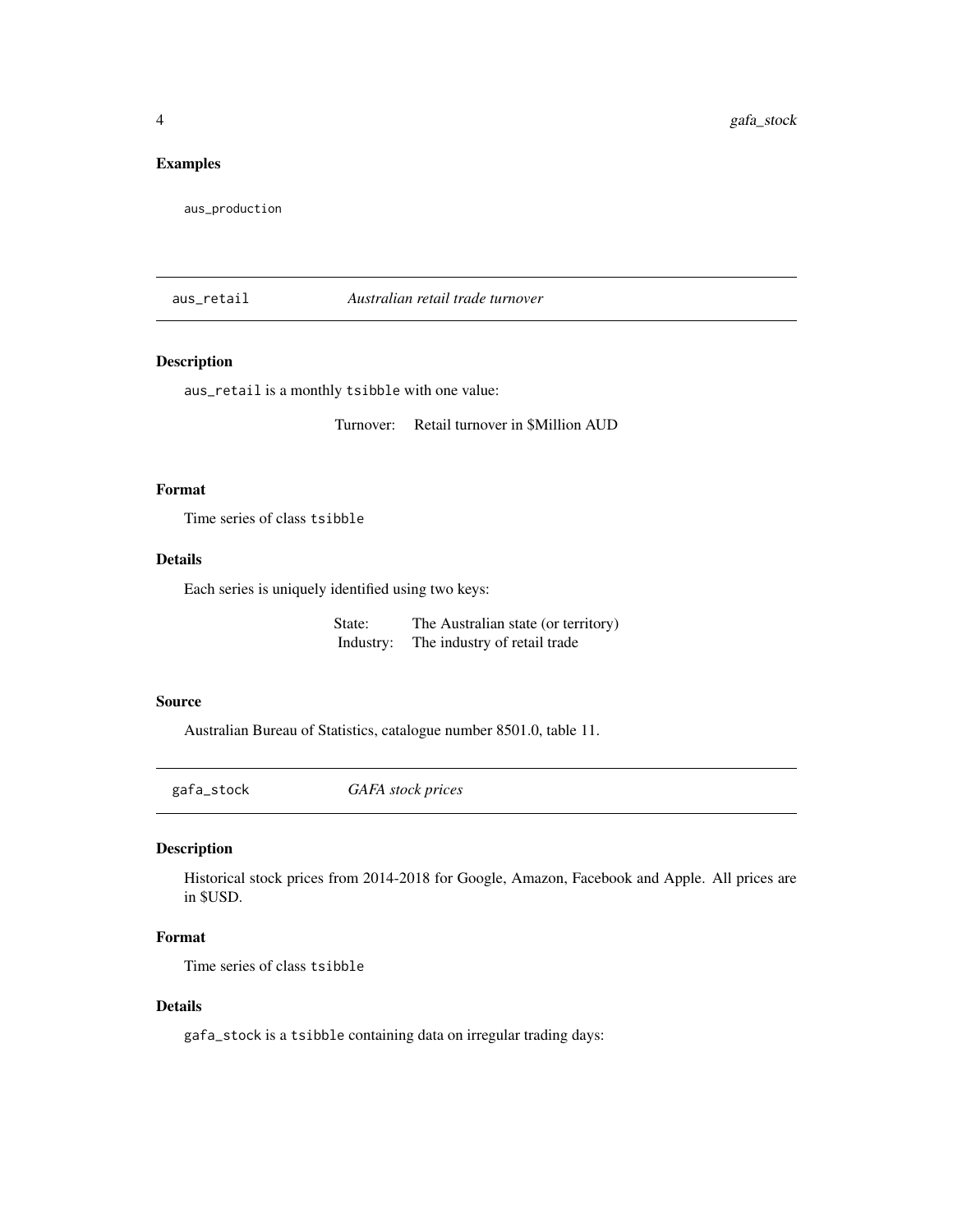# <span id="page-4-0"></span>global\_economy 5

| Open:      | The opening price for the stock.          |
|------------|-------------------------------------------|
| High:      | The stock's highest trading price.        |
| Low:       | The stock's lowest trading price.         |
| Close:     | The closing price for the stock.          |
| Adj_Close: | The adjusted closing price for the stock. |
| Volume:    | The amount of stock traded.               |

Each stock is uniquely identified by one key:

Symbol: The ticker symbol for the stock.

# Source

Yahoo Finance historical data, <https://finance.yahoo.com/>

global\_economy *Global economic indicators*

#### Description

Economic indicators featured by the World Bank from 1960 to 2017.

#### Format

Time series of class tsibble

# Details

global\_economy is an annual tsibble with two values:

| GDP:        | Gross domestic product (in \$USD February 2019). |
|-------------|--------------------------------------------------|
| Growth:     | Annual percentage growth in GDP.                 |
| CPI:        | Consumer price index (base year 2010).           |
| Imports:    | Imports of goods and services (% of GDP).        |
| Exports:    | Exports of goods and services (% of GDP).        |
| Population: | Total population.                                |

Each series is uniquely identified by one key:

Country: The country or region of the series.

# Source

The World Bank, <http://datatopics.worldbank.org/world-development-indicators/>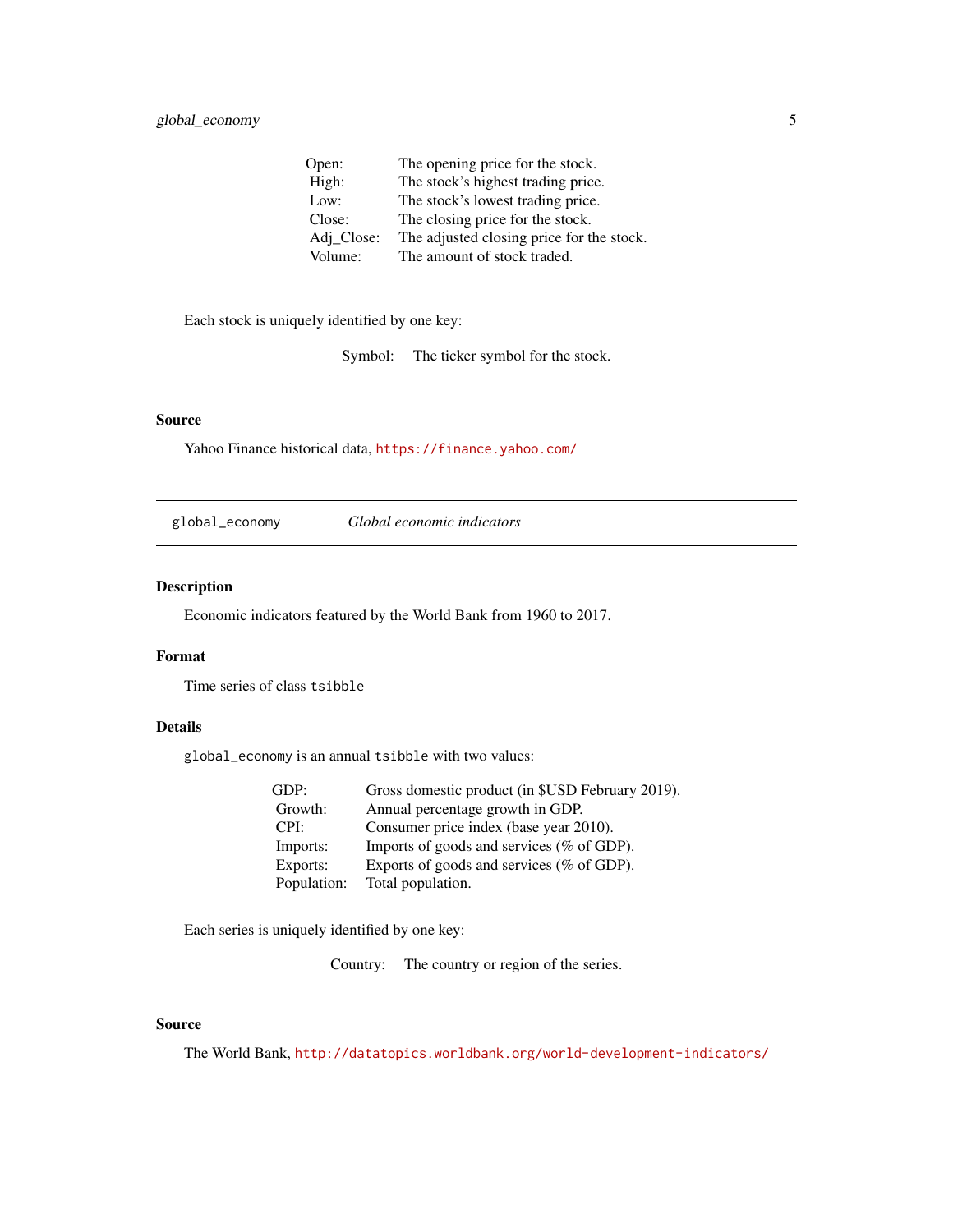<span id="page-5-0"></span>

# Description

Annual indicators of household budgets for Australia, Japan, Canada and USA from 1995-2016.

### Format

Time series of class tsibble.

#### Details

hh\_budget is an annual tsibble with six values:

| Debt:         | Debt as a percentage of net disposable income.          |
|---------------|---------------------------------------------------------|
| DI:           | Annual growth rate of disposable income.                |
| Expenditure:  | Annual growth rate of expenditure.                      |
| Savings:      | Savings as a percentage of household disposable income. |
| Wealth:       | Wealth as a percentage of net disposable income.        |
| Unemployment: | Percentage of unemployed in the labour force.           |

Each country is uniquely identified by one key:

Country: The country of the series.

#### Source

The Organisation for Economic Co-operation and Development (<https://data.oecd.org/>)

# Examples

hh\_budget

nyc\_bikes *NYC Citi Bike trips*

# Description

A sample from NYC Citi Bike usage of 10 bikes throughout 2018. The data includes event data on each trip, including the trip's start and end times and locations. The customer's gender, birth year and bike usage type is also available.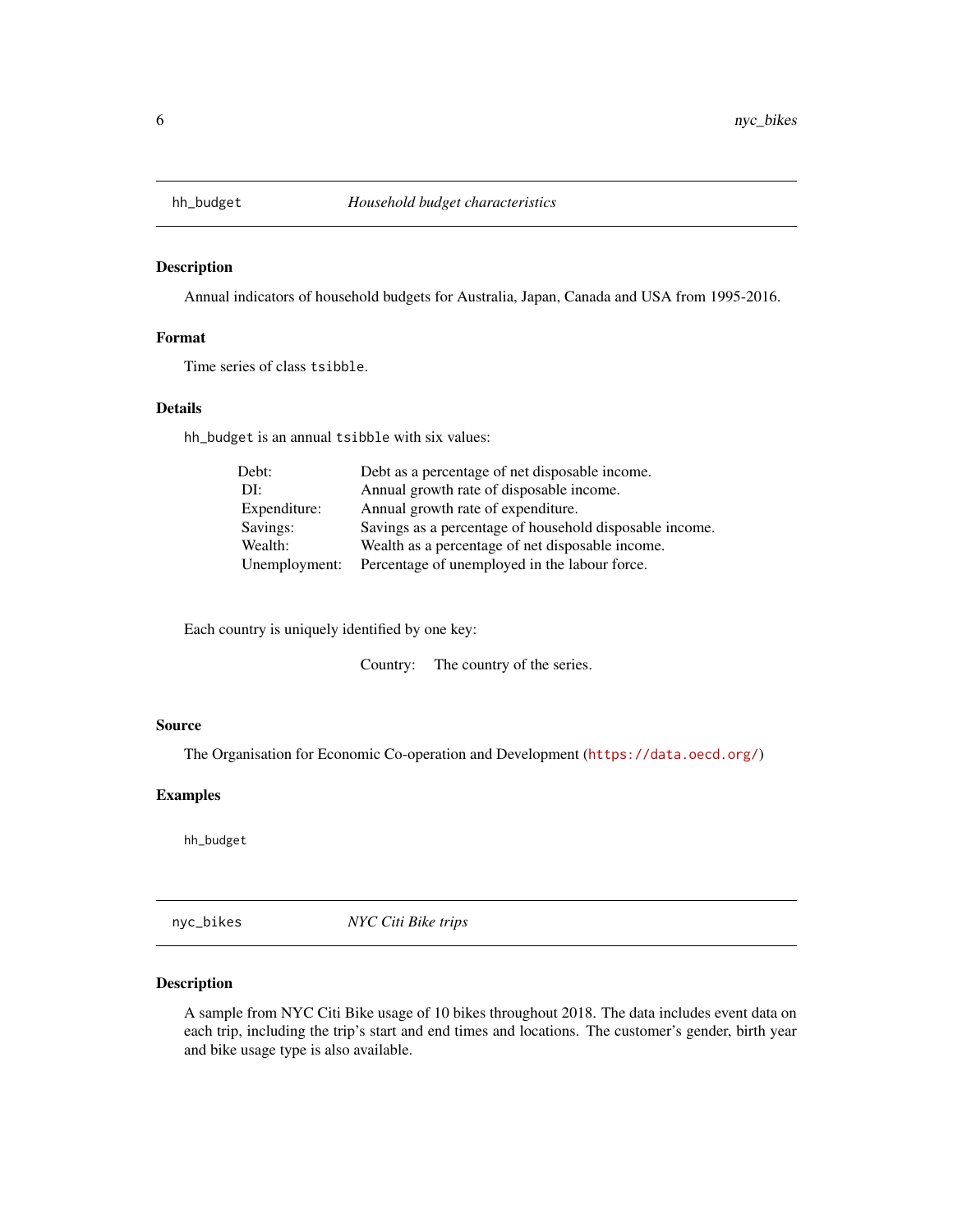# <span id="page-6-0"></span>olympic\_running 7

# Format

Time series of class tsibble

#### Details

nyc\_bikes is a tsibble containing event data, the events include these details:

| start time:    | The time and date when the trip was started.                                                                  |
|----------------|---------------------------------------------------------------------------------------------------------------|
| stop_time:     | The time and date when the trip was ended.                                                                    |
| start_station: | A unique identifier for the starting bike station.                                                            |
| start lat:     | The latitude of the starting bike station.                                                                    |
| start long:    | The longitude of the starting bike station.                                                                   |
| end_station:   | A unique identifier for the destination bike station.                                                         |
| end lat:       | The latitute of the destination bike station.                                                                 |
| end_long:      | The longitude of the destination bike station.                                                                |
| type:          | The type of trip. A "Customer" has purchased either a 24-hour or 3-day pass, and a "Subscriber" has purchased |
| birth_year     | The bike rider's year of birth.                                                                               |
| gender:        | The gender of the bike rider.                                                                                 |

Each series is uniquely identified by one key:

bike\_id: A unique identifier for the bike.

#### Source

Citi Bike NYC, <https://www.citibikenyc.com/system-data>

olympic\_running *Fastest running times for Olympic races*

#### Description

olympic\_running is a quadrennial tsibble with one value:

Time: Fastest running time for the event

### Format

Time series of class tsibble

#### Details

The event is identified using two keys: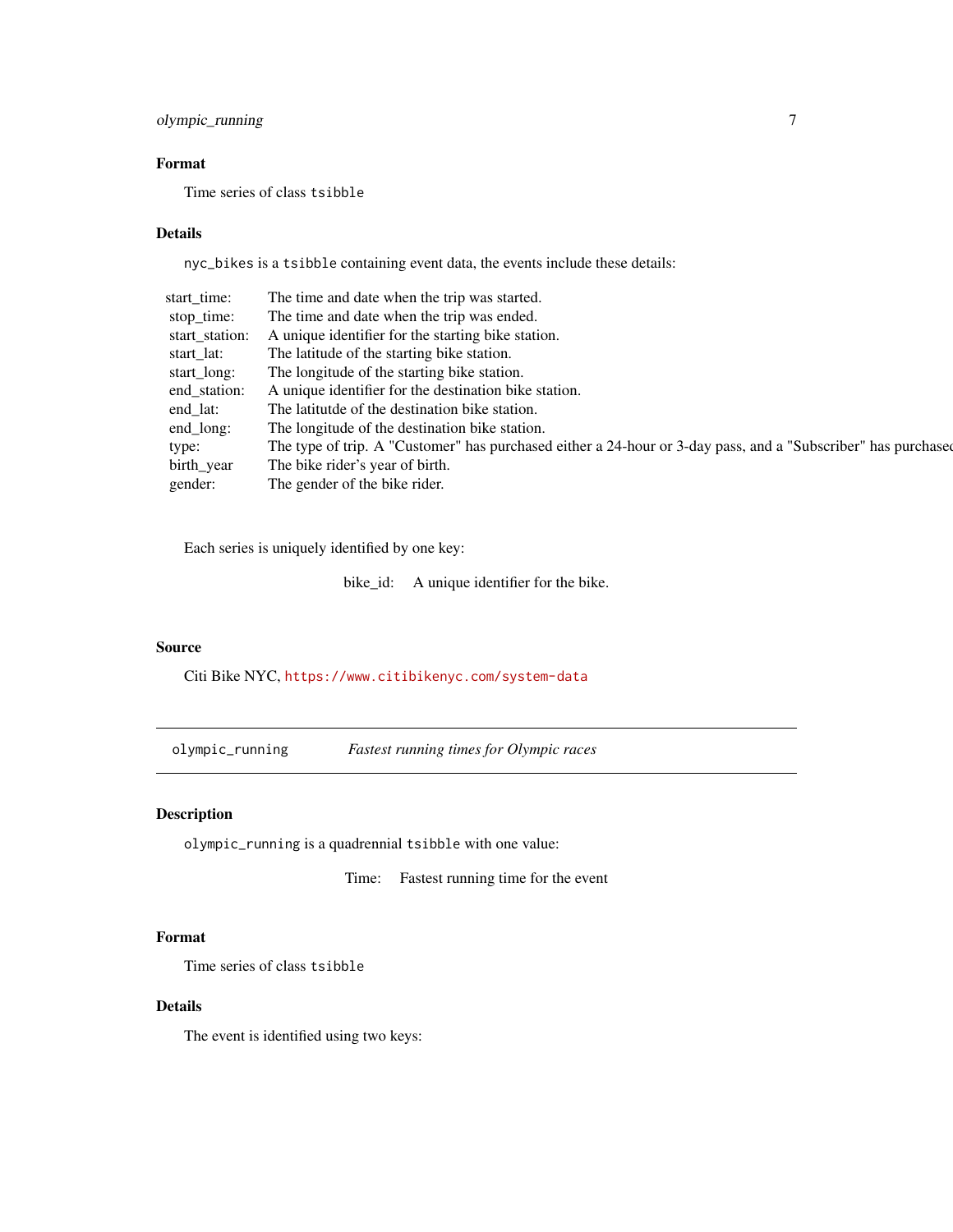Length: The length of the race Sex: The sex of the event

<span id="page-7-0"></span>The data contains missing values in 1916, 1940 and 1944 due to the World Wars.

#### Source

<https://www.olympic.org/athletics>

# Examples

```
library(ggplot2)
library(tsibble)
olympic_running %>% as_tibble %>%
  ggplot(aes(x=Year, y = Time, colour = Sex)) +geom_line() +
  facet_wrap(~ Length, scales = "free_y")
```
PBS *Monthly Medicare Australia prescription data*

#### Description

PBS is a monthly tsibble with two values:

Scripts: Total number of scripts Cost: Cost of the scripts in \$AUD

#### Format

Time series of class tsibble

#### Details

The data is disaggregated using four keys:

| Concession: | Concessional scripts are given to pensioners, unemployed, dependents, and other card holders                      |
|-------------|-------------------------------------------------------------------------------------------------------------------|
| Type:       | Co-payments are made until an individual's script expenditure hits a threshold (\$290.00 for concession, \$1141.8 |
| ATC1:       | Anatomical Therapeutic Chemical index (level 1)                                                                   |
| $ATC2$ :    | Anatomical Therapeutic Chemical index (level 2)                                                                   |

# Source

Medicare Australia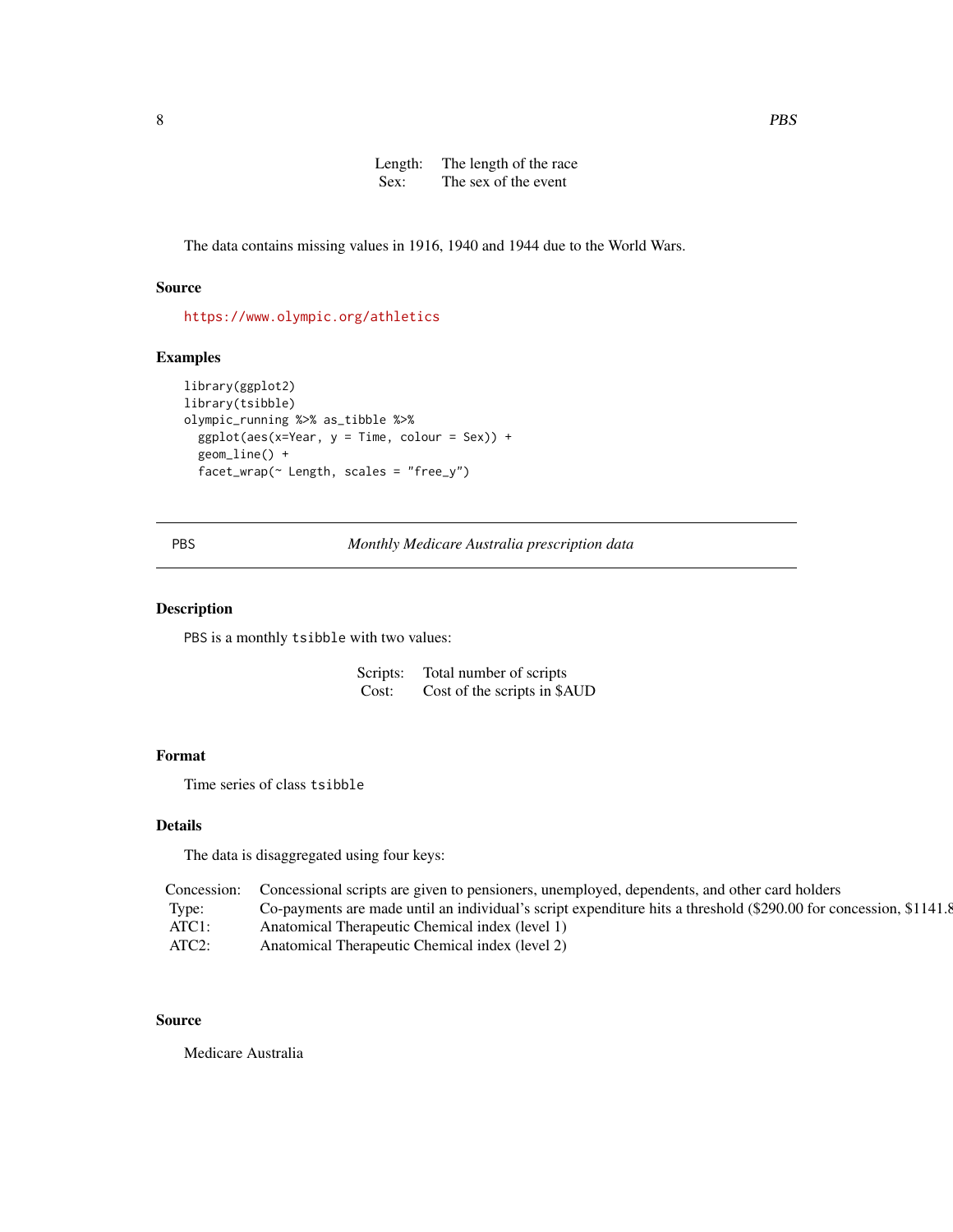#### <span id="page-8-0"></span>vic\_elec 9

# Examples

PBS

pelt *Pelt trading records*

# Description

Hudson Bay Company trading records for Snowshoe Hare and Canadian Lynx furs from 1845 to 1935. This data contains trade records for all areas of the company.

# Format

Time series of class tsibble

# Details

pelt is an annual tsibble with two values:

| Hare: | The number of Snowshoe Hare pelts traded. |
|-------|-------------------------------------------|
| Lynx: | The number of Canadian Lynx pelts traded. |

#### Source

Hudson Bay Company

vic\_elec *Half-hourly electricity demand for Victoria, Australia*

# Description

vic\_elec is a half-hourly tsibble with three values:

| Demand:      | Total electricity demand in MW.                |
|--------------|------------------------------------------------|
| Temperature: | Temperature of Melbourne (BOM site 086071).    |
| Holiday:     | Indicator for if that day is a public holiday. |

# Format

Time series of class tsibble.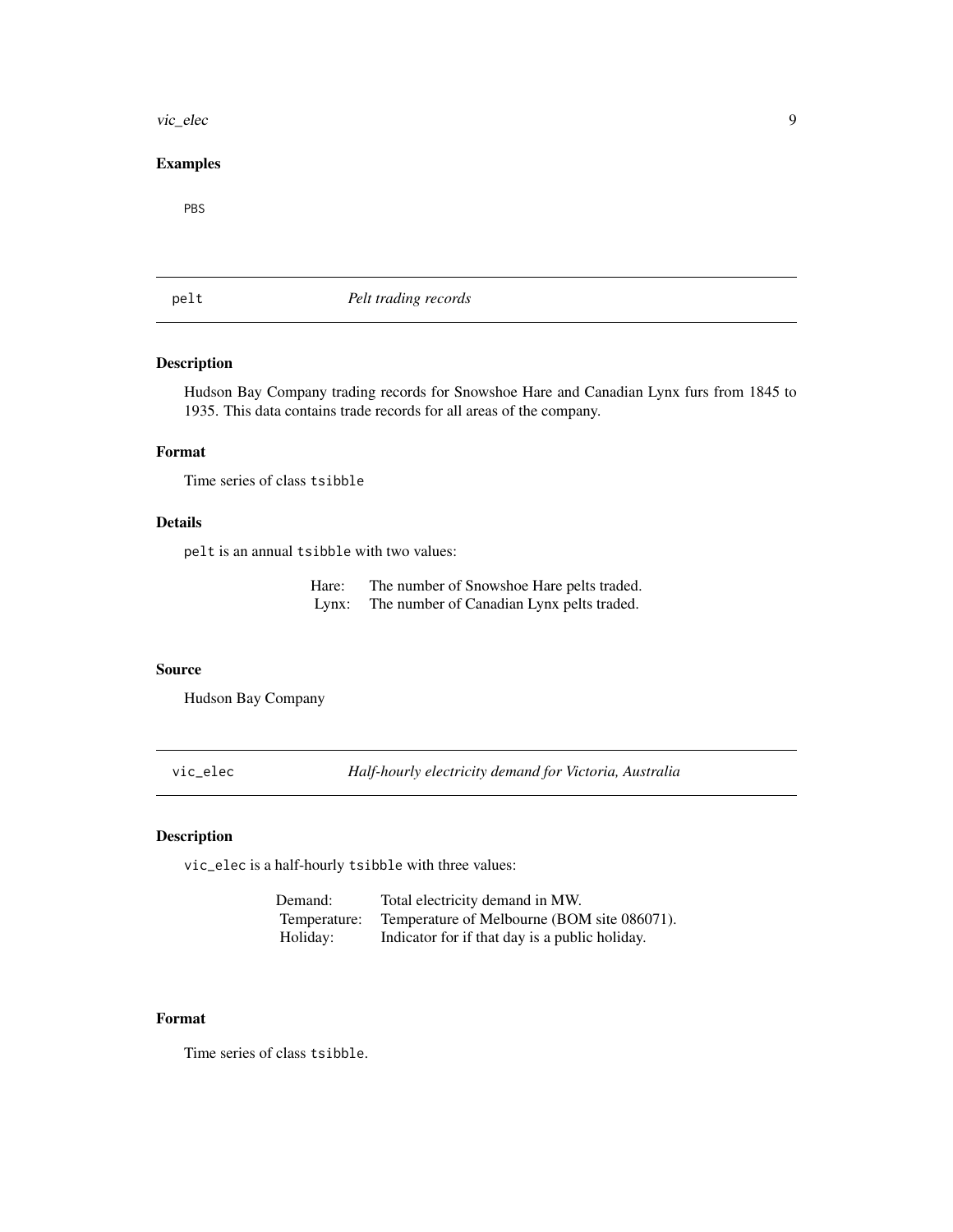# Details

This data is for operational demand, which is the demand met by local scheduled generating units, semi-scheduled generating units, and non-scheduled intermittent generating units of aggregate capacity larger than 30 MW, and by generation imports to the region. The operational demand excludes the demand met by non-scheduled non-intermittent generating units, non-scheduled intermittent generating units of aggregate capacity smaller than 30 MW, exempt generation (e.g. rooftop solar, gas tri-generation, very small wind farms, etc), and demand of local scheduled loads. It also excludes some very large industrial users (such as mines or smelters).

#### Source

Australian Energy Market Operator.

# Examples

vic\_elec